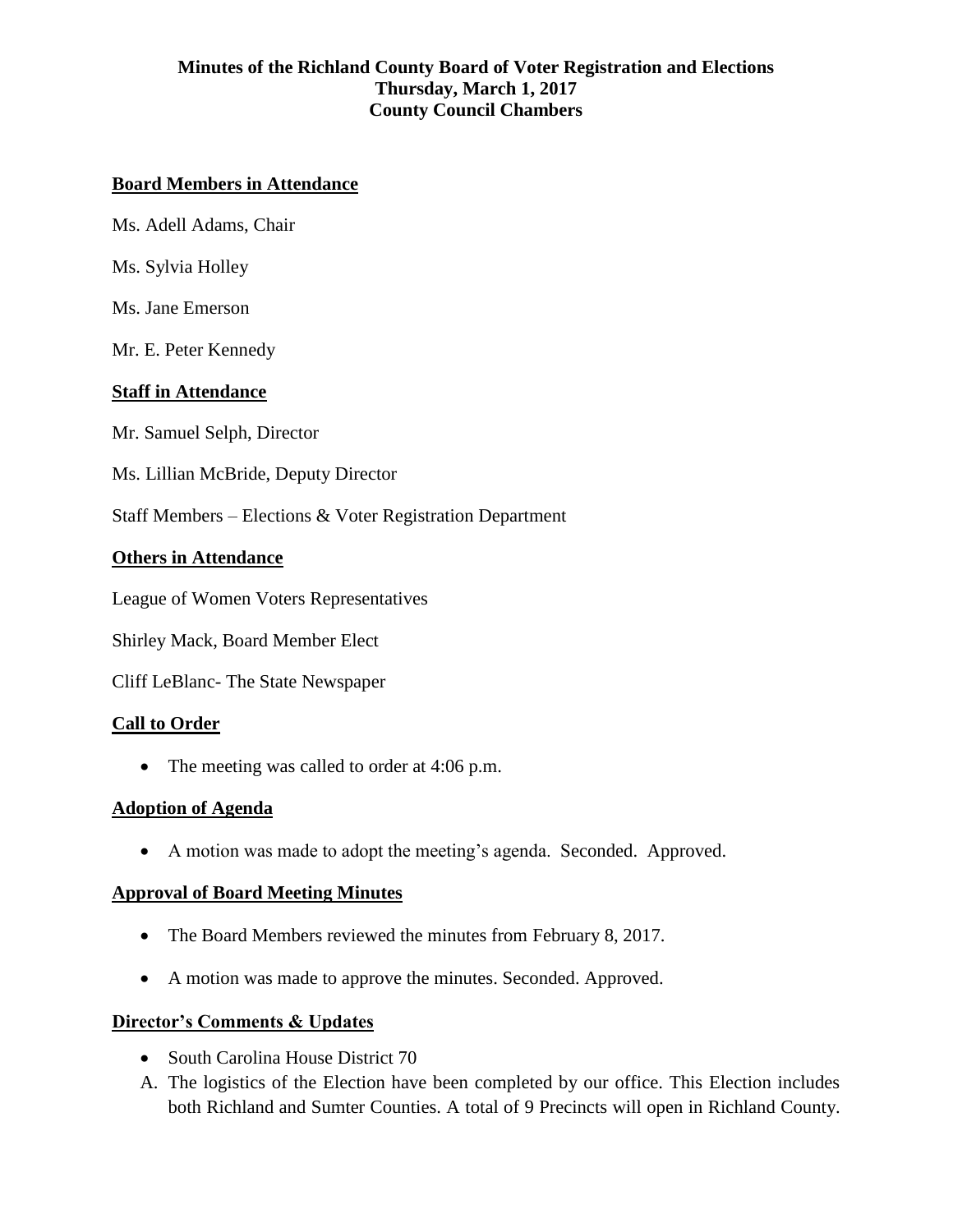Richland County has approximately 11,000 eligible voters. 57 poll workers have been assigned and 48 machines will be deployed.

- B. A ROA will be completed and forwarded it to Finance on tomorrow (March 2, 2017) to ensure that this office has the adequate funding for the Election.
- Forest Acres: May 9, 2017 Election
	- A. This Election is very small in size and will utilize 3 precincts.
	- B. Our office will provide Forest Acres with the required machines and they will complete the Election and certify their results.

### **Chairperson's Comments**

 Ms. Shirley Mack is here and she will be our new Board Member once the Governor signs the necessary paperwork.

### **Board Comments – Discussion**

- Kennedy-
	- A) **Pete Kennedy:** Job posting to fill the Director's position, have been listed on various sites. We are starting to get resumes but we need a wider spread to receive more applications. We have received permission to post on Council of County Governments and IOAGOW, this will provide us with a broader range of applicants and more than what we currently have**. Jane Emerson:** I would like to make a comment; I am also concerned with the number of applications received. I also have a question and maybe it is more so for the staff; I went to the County's site and it is a nightmare. I would be happy to speak with someone if that will help**. Yonita Simmons**: The website is done through the Richland County Web Publishing Department. All inquiries concerning the website and accessibility must go through the IT Department. Do we have funds to purchase ads? **Adell Adams:** No we do not; all of our postings are done through the Richland County Human Resources Department. **Jane Emerson:** They will post it in the State Newspaper and SCANPO? **Lillian McBride:** The County will post the job on any site that you request, you must relay that information to me and I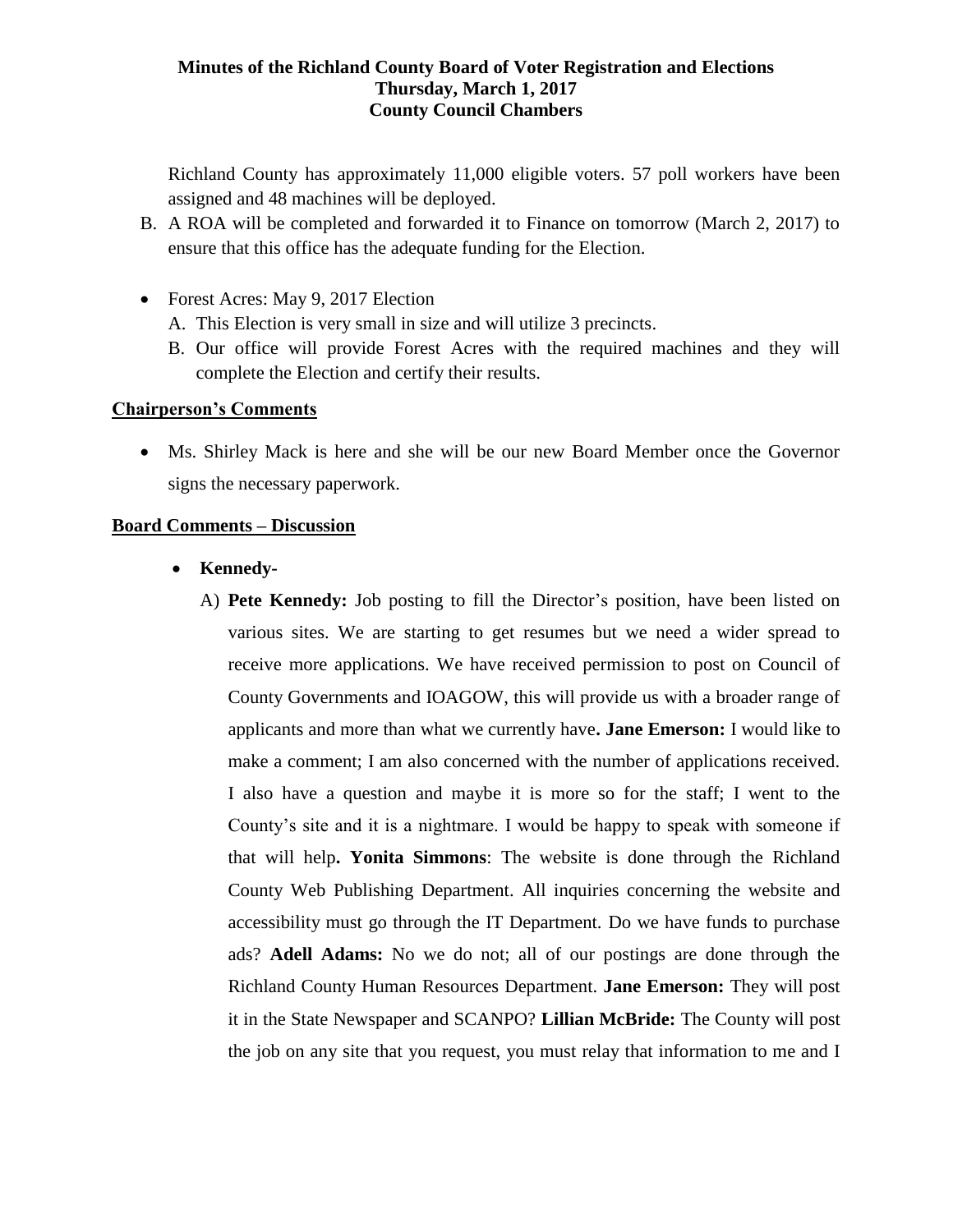will contact HR. Mr. Kennedy was working with that. **Jane Emerson**: And pay the fee? **Lillian McBride:** It will be the County's fee.

- **Holley-** What is feasible for the director's salary? **Adell Adams:** The County sets the salary based on experience and education. Peter Kennedy:
- **Emerson** No comment

### **Public Questions & Comments**

- **League of Women's Voter Representative** We inquired earlier as to why the agenda and minutes were not posted on the website. **Yonita Simmons:** There has been an issue with the website and we are working to resolve that by the close of the week. **League of Women's Voter Representative:** I was under the impression that the state law requires you to post the notice 30 days in advance? **Yonita Simmons:** The required time for the state is 24 hours.
- Shirley Mack: What are the requirements for the Director? Pete Kennedy: I will forward you a copy of the job description.
- **Cliff Lablanc**: Does this position advertise a salary range? **Peter Kennedy**: \$65,000 - \$75,000

#### **Executive Session**

- Motion to retire in Executive Session, Seconded. Approved
- The board entered into Executive Session at 4:39 pm.
- No actions were taken on personnel matters.
- A motion was made to add to public record what legal cases and attorneys have been working on.
	- A. Regina Lewis, Esq- Represents the board in the Jackson, Campbell and Sims cases.
	- B. William Spallane- Previously represented the board and Director Selph, in the Guess and Murphy cases. He has completed all work for the Richland County